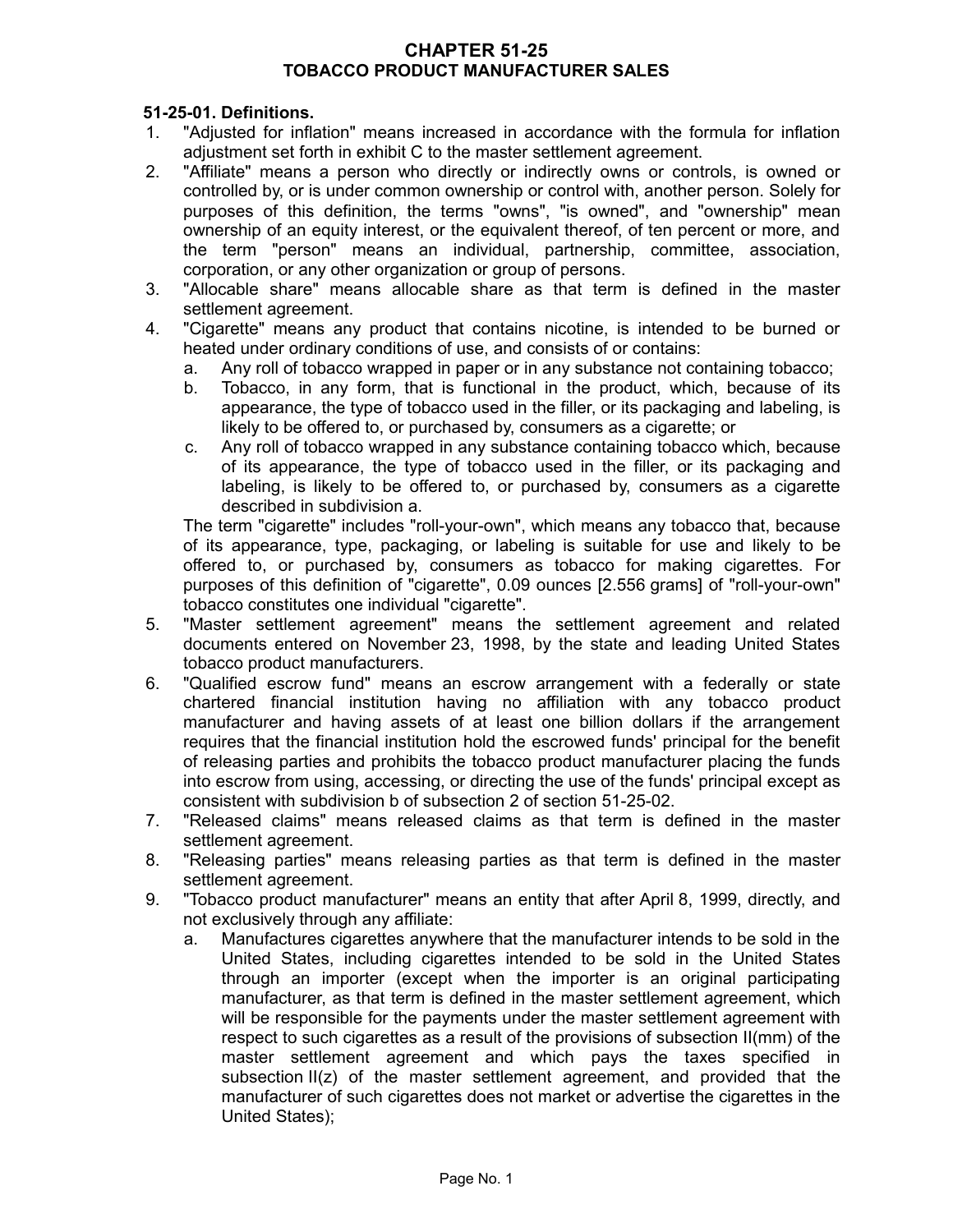- b. Is the first purchaser anywhere for resale in the United States of cigarettes manufactured anywhere which the manufacturer does not intend to be sold in the United States; or
- c. Becomes a successor of an entity described in subdivision a or b.

The term "tobacco product manufacturer" does not include an affiliate of a tobacco product manufacturer unless the affiliate itself falls within subdivision a, b, or c.

10. "Units sold" means the number of individual cigarettes sold in the state by the applicable tobacco product manufacturer, whether directly or through a distributor, retailer, or similar intermediary or intermediaries, during the year in question, as measured by excise taxes collected by the state on packs or "roll-your-own" tobacco containers. The state tax commissioner shall adopt rules as are necessary to ascertain the amount of state excise tax paid on the cigarettes of the tobacco product manufacturer for each year.

## **51-25-02. Requirements.**

A tobacco product manufacturer selling cigarettes to consumers within the state, whether directly or through a distributor, retailer, or similar intermediary or intermediaries, after April 8, 1999, must do one of the following:

- 1. Become a participating manufacturer, as that term is defined in section II(jj) of the master settlement agreement, and generally perform its financial obligations under the master settlement agreement; or
- 2. a. Place into a qualified escrow fund by April fifteenth of the year following the year in question, the following amounts, as such amounts are adjusted for inflation:
	- (1) 1999: \$.0094241 per unit sold after April 8, 1999;
	- (2) 2000: \$.0104712 per unit sold;
	- (3) For each of 2001 and 2002: \$.0136125 per unit sold;
	- (4) For each of 2003 through 2006: \$.0167539 per unit sold; and
	- (5) For each of 2007 and each year thereafter: \$.0188482 per unit sold.
	- b. A tobacco product manufacturer that places funds into escrow pursuant to subdivision a shall receive the interest or other appreciation on the funds as earned. The funds may be released from escrow only under the following circumstances:
		- (1) To pay a judgment or settlement on any released claim brought against the tobacco product manufacturer by the state or any releasing party located or residing in the state. Funds must be released from escrow under this paragraph in the order in which they were placed into escrow and only to the extent and at the time necessary to make payments required under the judgment or settlement;
		- (2) To the extent that a tobacco product manufacturer establishes that the amount it was required to place into escrow on account of units sold in the state in a particular year was greater than the master settlement agreement payments, as determined pursuant to section IX(i) of that agreement, including after final determination of all adjustments, that the manufacturer would have been required to make on account of such units sold had it been a participating manufacturer, the excess must be released from escrow and revert back to such tobacco product manufacturer; or
		- (3) To the extent not released from escrow under paragraph 1 or 2, funds must be released from escrow and revert back to the tobacco product manufacturer twenty-five years after the date on which they were placed into escrow.
	- c. Each tobacco product manufacturer that elects to place funds into escrow pursuant to this subsection shall annually certify to the state tax commissioner that it is in compliance with this subsection. The state tax commissioner shall refer every instance of noncompliance to the attorney general. The attorney general may bring a civil action on behalf of the state against any tobacco product manufacturer that fails to place into escrow the funds required under this section.